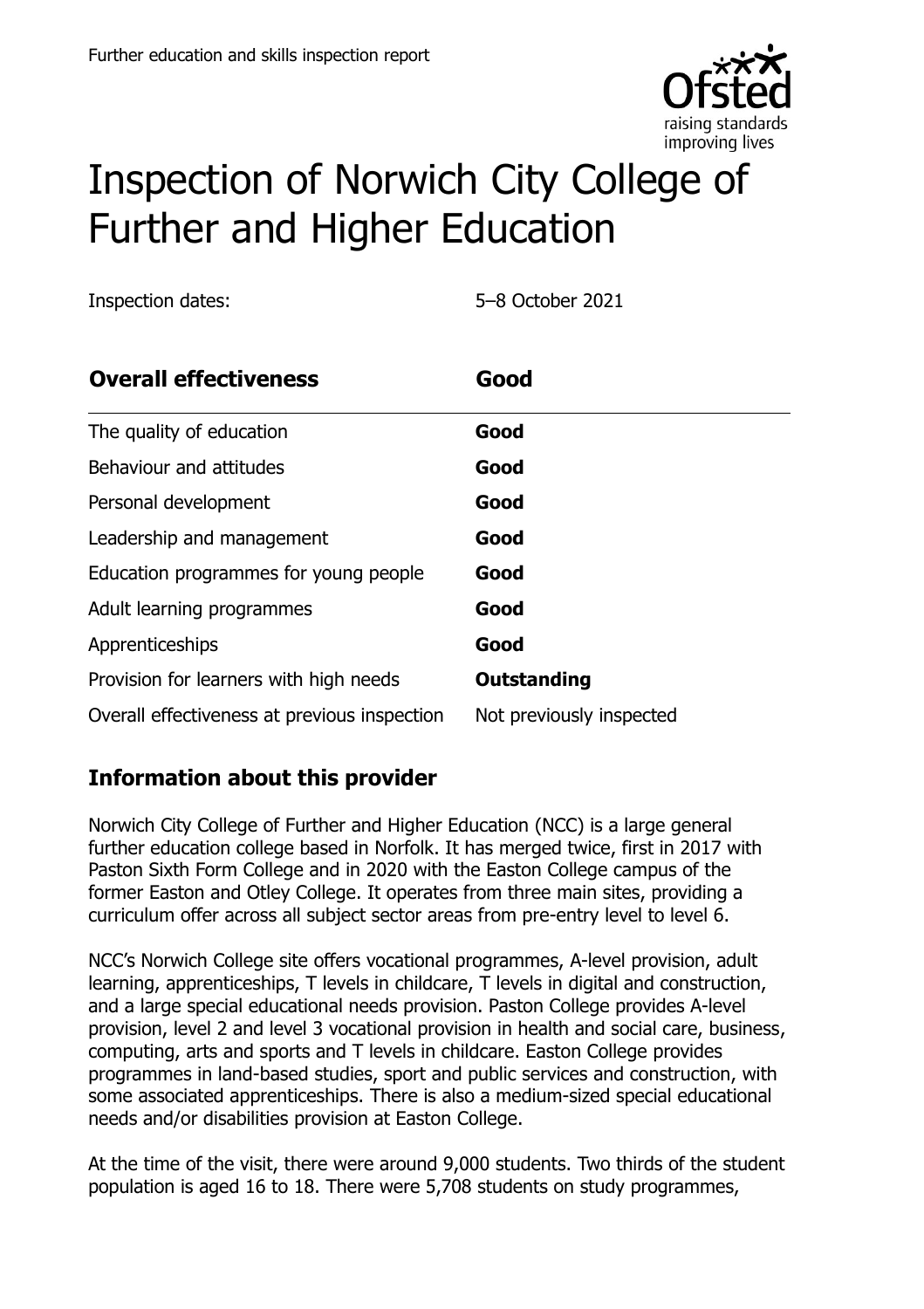

1,436 students on apprenticeship programmes and 1,022 adult students. NCC has 330 students with high needs. NCC has a large English speakers of other languages (ESOL) provision. NCC works with two subcontractors.

### **What is it like to be a learner with this provider?**

Students with high needs feel exceptionally well supported by their learning support assistants and teaching staff. They feel highly valued by staff, who understand precisely what their needs, goals and aspirations are. As a result, students blossom and develop absolute confidence in achieving their ambitious targets.

ESOL students enjoy coming to the college. Over time, they become much more confident in using English in their lives, often from knowing no English on arriving in this country. They gradually communicate more easily with neighbours, can make appointments with the doctor for their families and can discuss their children's progress at school with teachers. With students' new skills in English, they gain employment, get better jobs or go on to university.

Students and apprentices feel safe. Staff promote a positive and inclusive culture where everyone feels valued. Students and apprentices benefit from a calm and orderly learning environment. They find teachers encouraging and supportive of their personal and emotional needs. They feel confident to report concerns, including any inappropriate behaviours, such as bullying or sexual harassment, should they arise. At Easton College, residential students feel cared for by staff and have confidence that staff will immediately tackle any issues related to their safety or the poor behaviour of others. Students value having a voice in the improvements under way to continue with the reform and modernisation of the farm estate.

#### **What does the provider do well and what does it need to do better?**

Leaders provide an ambitious curriculum that ensures high-quality training for students and apprentices, particularly those with high needs. Since the previous inspection, governors and leaders have overseen two successful mergers. During this time, they have continued to strengthen and develop a rich and well-resourced curriculum.

Students with high needs are exceptionally well prepared for university, employment, to live independently or to live a semi-independent life with supported employment. Students with high needs studying on A-level and vocational programmes receive good help and advice to achieve their high aspirations. Additional help to make successful applications to prestigious universities results in students gaining places at their first-choice university.

Students on discrete provision learn about hygiene in the workplace, understanding that it is clearly transferable to living on their own. They are given practical advice and know how to walk and travel safely. Teachers carefully plan individual learning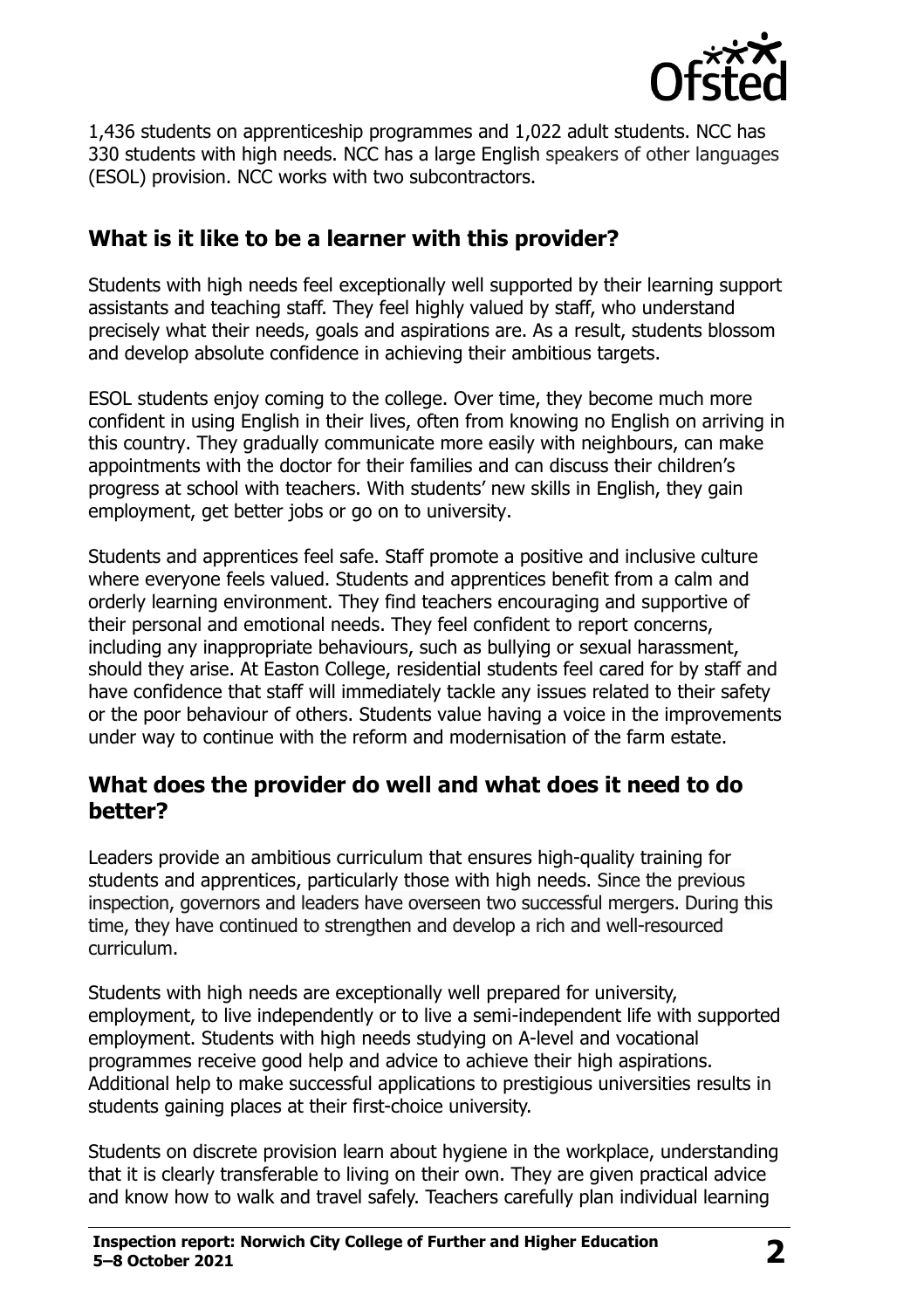

that builds students' knowledge, skills and confidence. Teachers make good use of the realistic work environments to allow students to develop the skills they will need when they progress to supported employment. Teachers skilfully use opportunities in practical sessions to encourage a healthy lifestyle, using accessible language. Students understand the importance of exercise in living a healthy and active life. Through their gardening and food preparation lessons, they learn the importance of eating vegetables and fresh fruit as part of a healthy diet.

Since the previous inspection, leaders have provided effective continuing professional development to staff at the Norwich and Paston College sites to improve the quality of their teaching, in particular their teaching of theory lessons. Teachers now carefully reinforce theoretical concepts as they build effectively on students' prior learning. On Access to Science programmes, teachers successfully combine theory with practice. Students study new topics, such as mass spectrometry in online workshops, which are skilfully supported by their teachers. Students are then able to quickly apply their new learning in practical chemistry sessions.

At Easton college, the quality of teaching is not yet consistently good. Teachers do adapt their teaching of practical lessons effectively to meet the differing needs of students, but they have not yet improved their teaching of theory that underpins practical learning. Leaders have taken action to recruit new teaching staff. Course leadership is effective.

Teachers use effective teaching and assessment strategies to check students' learning, identify any skills gaps and reinforce key concepts. On A-level programmes, frequent assessment points identify students who need extra help. This help includes how to structure an essay, with explanations and analysis. Teachers provide useful catch-up sessions, where required. Teachers check students' recall of knowledge consistently well. In A-level biology, students seamlessly recall symbols for chemical compounds and apply their knowledge on how to use independent and dependent variables in experiments. Students are enthusiastic, motivated and want to succeed in their studies.

Apprentices develop good technical skills and knowledge. Teachers and assessors work hard to minimise the disruption to learning that apprentices suffered during the COVID-19 pandemic. Much focus is now on apprentices' practical learning and developing their technical proficiency. In carpentry, apprentices prepare for final exams using scaled-down models of the work they complete on site to practise and refine their skills. Apprentices put their sound understanding of theory to good use at work. In business administration, apprentices understand and apply Belbin's leadership theory to improve how they work in teams. Apprentices work safely, meeting the high expectations of employers and industry. In construction, apprentices use power tools safely and efficiently to improve the speed of their work. Apprentices working for the local authority maintaining street lighting are highly vigilant as they go about their work. They know to report a wide range of issues that may affect residents' safety.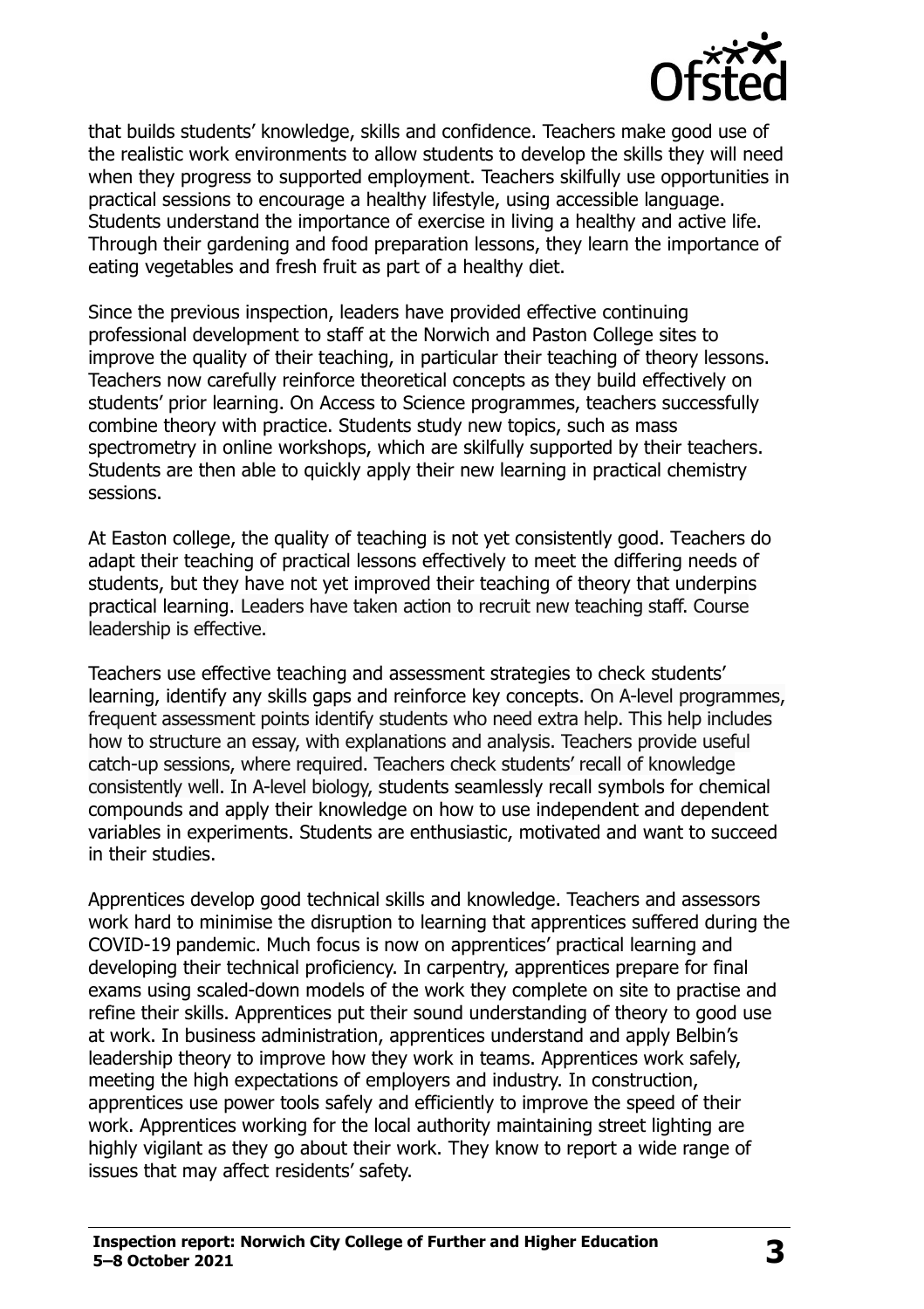

Teachers work effectively with employers to ensure that apprentices are recruited onto the right programmes. Teachers check on apprentices' prior qualifications and carry out a detailed skills scan at the start of their programme. This helps teachers assess the skills and knowledge that apprentices already have. Teachers make good use of this information to plan the sequence of workplace tasks and activities that apprentices need to complete their training in their workplace.

Teachers have not ensured that the standard of students' English skills is good. Teachers do not consistently identify English errors in students' assessment work or enable them to improve their academic writing skills in preparation for their next steps. Students' work often contains spelling and grammatical errors, such as lack of punctuation or the incorrect use of capital letters. Students' ability to use technical language in all subjects is effective.

Students and apprentices develop and improve their mathematical skills. Teachers make good use of naturally occurring opportunities to progress students' mathematics skills and promote the importance of mathematics effectively as part of the curriculum. In level 3 agriculture, students can apply their knowledge of ratios to their work in spraying crops. In level 3 public services, students improve their mathematics skills through mastering navigation and compass-reading skills.

ESOL teachers place insufficient emphasis on students developing good spoken English. Too few ESOL students develop good pronunciation and speech intonations over time. They are often unable to express their views and opinions clearly using standard speech patterns. Students build their confidence gradually in speaking and listening in English, before moving on to develop their skills in reading and writing. Most students complete their examinations successfully and move on to the next level of the national ESOL core curriculum.

Students display positive attitudes to learning and are well motivated to develop and improve their knowledge, skills and behaviours. Apprentices develop their communication and interpersonal skills extremely effectively, which helps them to be better at their jobs and gain promotion. Students and apprentices are respectful if challenged about any boisterous behaviour by teachers and managers. As a result, students and apprentices behave well and quickly adapt to the college culture of tolerance and respect for all.

Leaders ensure that students receive good, impartial careers education, information, advice and guidance (CEIAG) to enable them to progress to their next steps. Teachers and managers support students to do well and plan a broad range of effective curriculum activities to ensure that they have a positive and enriching educational experience. However, apprentices receive limited CEIAG. In addition, they do not receive relevant and focused career discussions with their teachers and assessors about their next steps.

Governors have a secure understanding of the strengths and weaknesses of the provision across the college. Governors have suitable skills and expertise to fulfil their assigned roles, such as safeguarding and curriculum and quality. They play an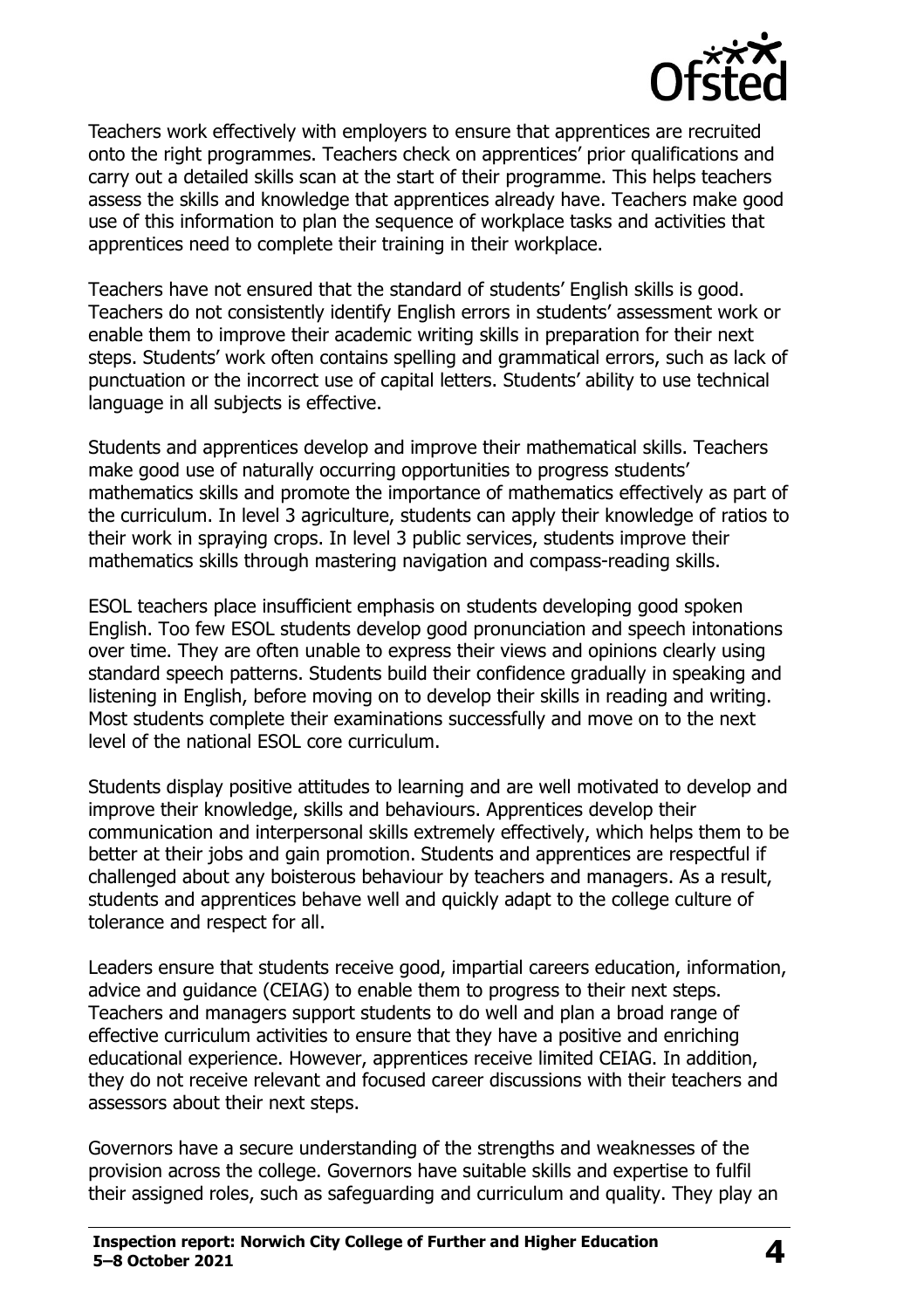

active role in monitoring the weaknesses in the curriculum and hold leaders appropriately to account. Governors frequently meet with leaders and challenge them to improve. As a result, leaders have implemented robust actions to drive continued improvement.

## **Safeguarding**

The arrangements for safeguarding are effective.

Leaders and designated safeguarding leads (DSLs) are well trained. DSLs work very effectively with multi-agencies, such as social workers, Channel and the police, to prevent students from becoming radicalised.

Students have a good understanding of health and safety practices at work. In the land-based provision at Easton College, teachers have placed a strong focus on improving health and safety, which was previously extremely poor. Teachers have now eradicated poor health and safety practices, resulting in a dramatically improved learning experience for students.

Most students have a good understanding of the 'Prevent' duty and the signs that someone may display if they are being radicalised. They know how to report concerns and are fully aware of the risks posed to them. Students have a good understanding of local risks, such as knife crime and the potential for their drinks to be spiked with drugs when they are out socialising.

### **What does the provider need to do to improve?**

- Teachers must ensure that students develop good English skills. Teachers need to ensure that students produce written work of a high quality.
- Leaders need to ensure that teachers place sufficient emphasis on ESOL students developing good spoken English so they can express their views clearly and assimilate into their community effectively.
- Leaders need to ensure that apprentices receive good, impartial careers education, information, advice and guidance (CEIAG) to enable them to progress to their next steps and understand the breadth of career opportunities open to them.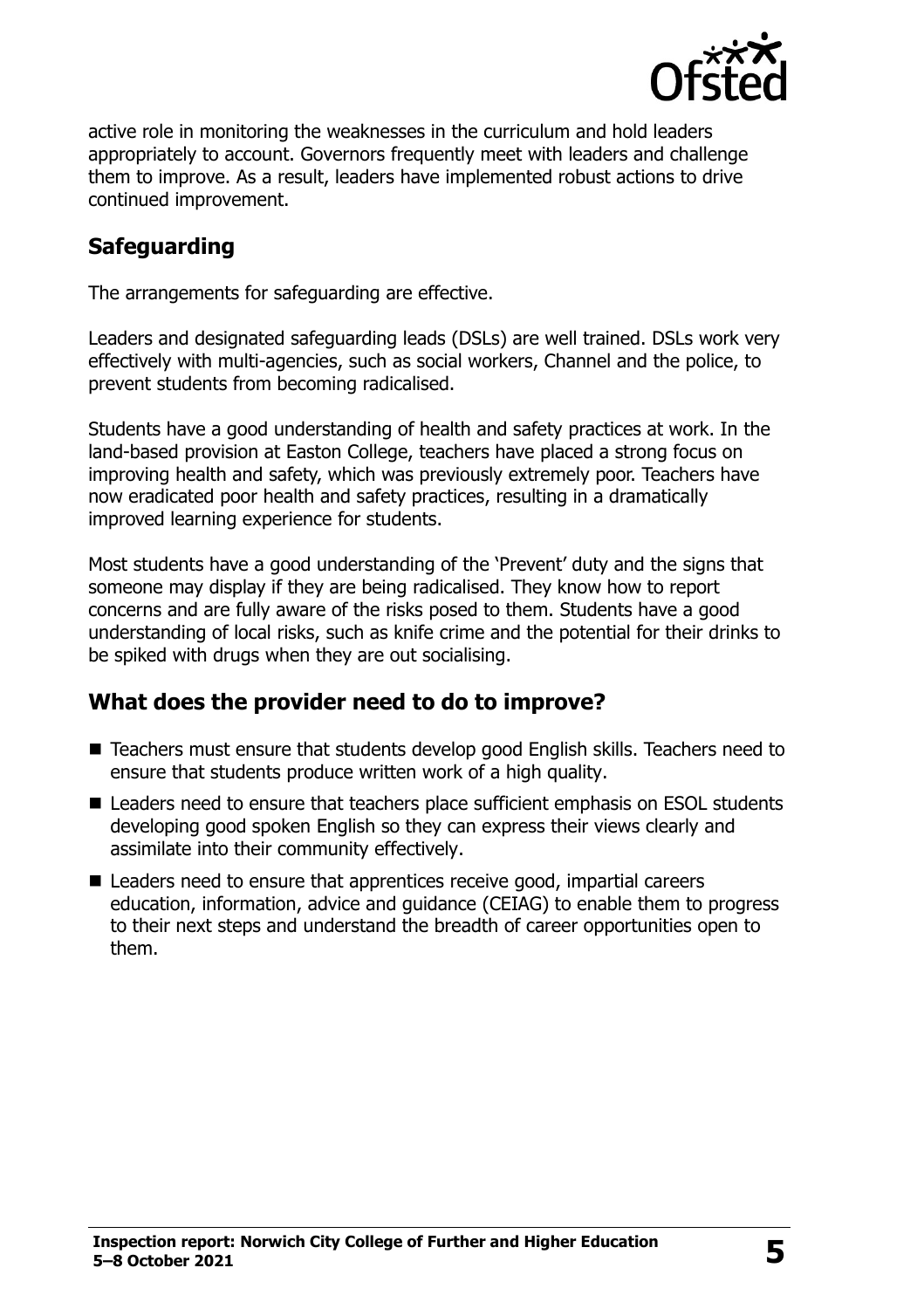

| Unique reference number     | 130764                                                     |
|-----------------------------|------------------------------------------------------------|
| <b>Address</b>              | Ipswich Road                                               |
|                             | Norwich                                                    |
|                             | <b>Norfolk</b>                                             |
|                             | <b>NR2 2LJ</b>                                             |
| <b>Contact number</b>       | 01603773311                                                |
| Website                     | www.ccn.ac.uk                                              |
| <b>Principal/CEO</b>        | Corrienne Peasgood                                         |
| <b>Provider type</b>        | General further education college                          |
| Date of previous inspection | 7-10 February 2017                                         |
| <b>Main subcontractors</b>  | <b>Norfolk County Council</b><br><b>KLM UK Engineering</b> |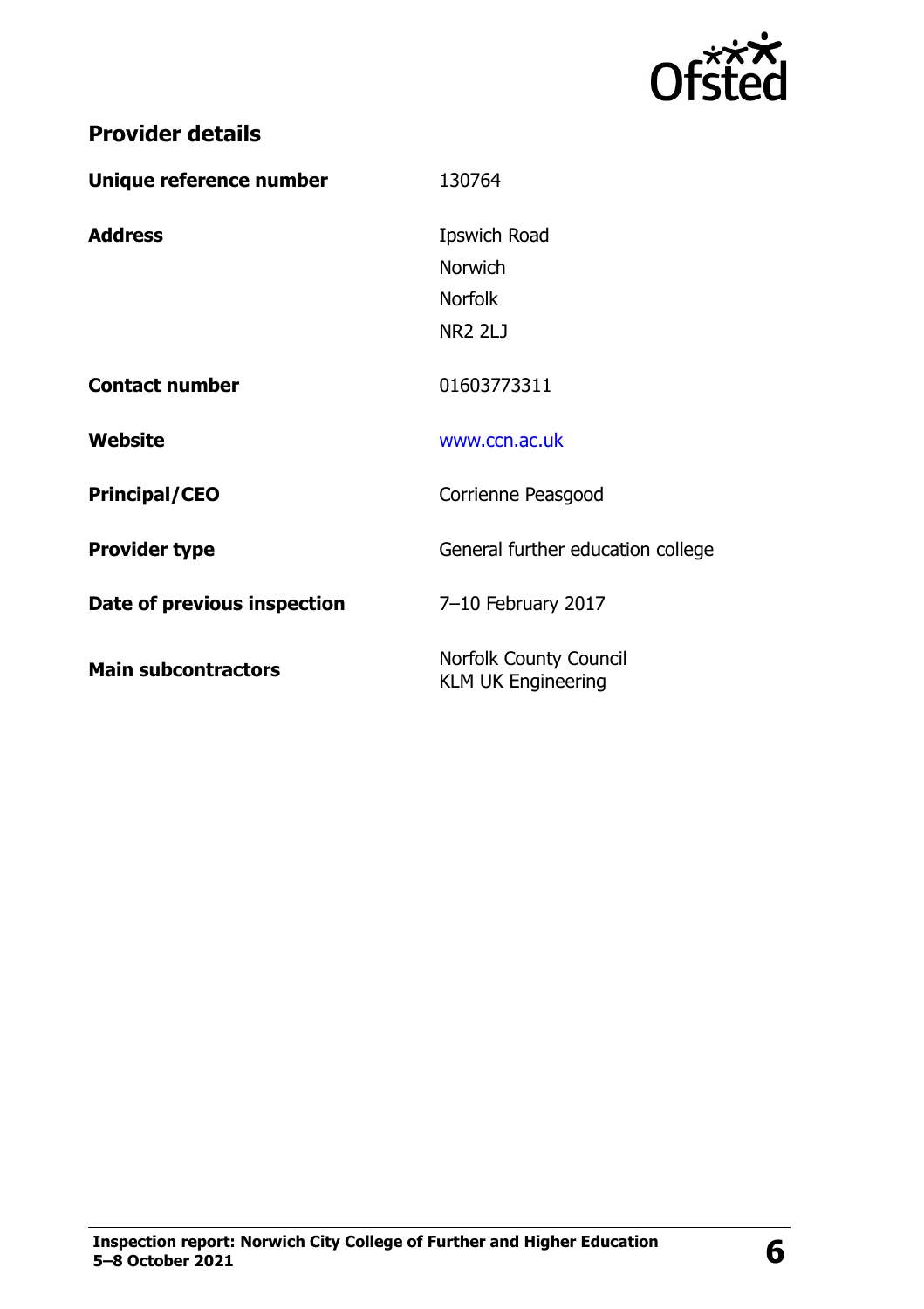

# **Information about this inspection**

The inspection team was assisted by the deputy principal, as nominee. Inspectors took account of the provider's most recent self-assessment report and development plans, and the previous inspection report. The inspection was carried out using the [further education and skills inspection handbook](http://www.gov.uk/government/publications/further-education-and-skills-inspection-handbook-eif) and took into account all relevant provision at the provider. Inspectors collected a wide range of evidence to inform judgements, including visiting learning sessions, scrutinising learners' work, seeking the views of learners, staff and other stakeholders, and examining the provider's documentation and records.

#### **Inspection team**

Michael Worgs, lead inspector Her Majesty's Inspector Linnia Khemdoudi Her Majesty's Inspector Alan Winchcombe **Ofsted Inspector** David Gartland **David Gartland Construction** Ofsted Inspector Catherine Gunn **Catherine Gunn Catherine Gunn** Fadia Clarke **Calculation** Construction Construction Construction Construction Construction Construction Construction Construction Construction Construction Construction Construction Construction Construction Construction Claire Griffin Claire Griffin Vicki Locke **Ofsted Inspector** Penny Fawcus **Her Majesty's Inspector** Bev Ramsell **Her Majesty's Inspector** Sambit Sen **Her Majesty's Inspector**